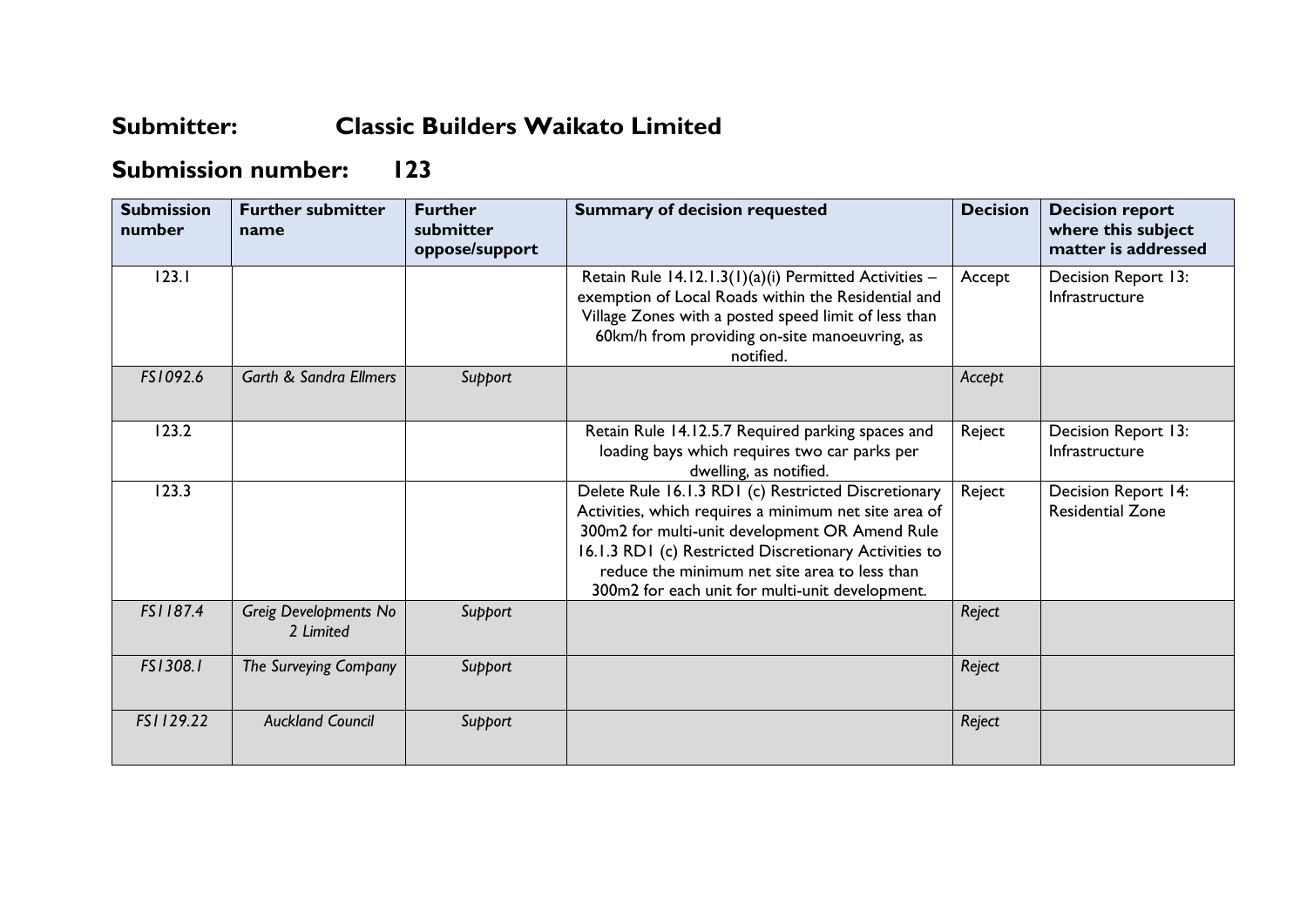| <b>Submission</b><br>number | <b>Further submitter</b><br>name  | <b>Further</b><br>submitter<br>oppose/support | <b>Summary of decision requested</b>                                                                                               | <b>Decision</b> | <b>Decision report</b><br>where this subject<br>matter is addressed |
|-----------------------------|-----------------------------------|-----------------------------------------------|------------------------------------------------------------------------------------------------------------------------------------|-----------------|---------------------------------------------------------------------|
| FS1386.104                  | Mercury NZ Limited                | Oppose                                        |                                                                                                                                    | Accept          |                                                                     |
| 123.4                       |                                   |                                               | Delete Rule 16.2.4.1 P1(a) (vi) Earthworks - General<br>requiring earthworks to be a minimum of 1.5m from<br>all boundaries.       | Reject          | Decision Report 14:<br><b>Residential Zone</b>                      |
| FS1092.7                    | <b>Garth &amp; Sandra Ellmers</b> | Support                                       |                                                                                                                                    | Reject          |                                                                     |
| FS1308.2                    | The Surveying Company             | Support                                       |                                                                                                                                    | Reject          |                                                                     |
| 123.5                       |                                   |                                               | Amend Rule 16.3.9.1 P1 (a) Building setbacks - All<br>boundaries, to allow eaves to encroach over<br>setbacks.                     | Accept          | Decision Report 14:<br><b>Residential Zone</b>                      |
| 123.6                       |                                   |                                               | Retain Rule 16.4.1 (a)(i) Subdivision - General,<br>relating to minimum net site area.                                             | Accept          | Decision Report 14:<br><b>Residential Zone</b>                      |
| FS1092.15                   | <b>Garth &amp; Sandra Ellmers</b> | Support                                       |                                                                                                                                    | Accept          |                                                                     |
| FS1386.105                  | Mercury NZ Limited                | Oppose                                        |                                                                                                                                    | Reject          |                                                                     |
| 123.7                       |                                   |                                               | Amend Rule 16.3.2 (a)(i) Minor dwelling to reduce<br>the minimum net site area 900m2 to enable Minor<br>dwellings on smaller lots. | Accept          | Decision Report 14:<br><b>Residential Zone</b>                      |
| FS1092.8                    | <b>Garth &amp; Sandra Ellmers</b> | Support                                       |                                                                                                                                    | Accept          |                                                                     |
| FS1092.12                   | <b>Garth &amp; Sandra Ellmers</b> | <b>Not Stated</b>                             |                                                                                                                                    | Accept          |                                                                     |